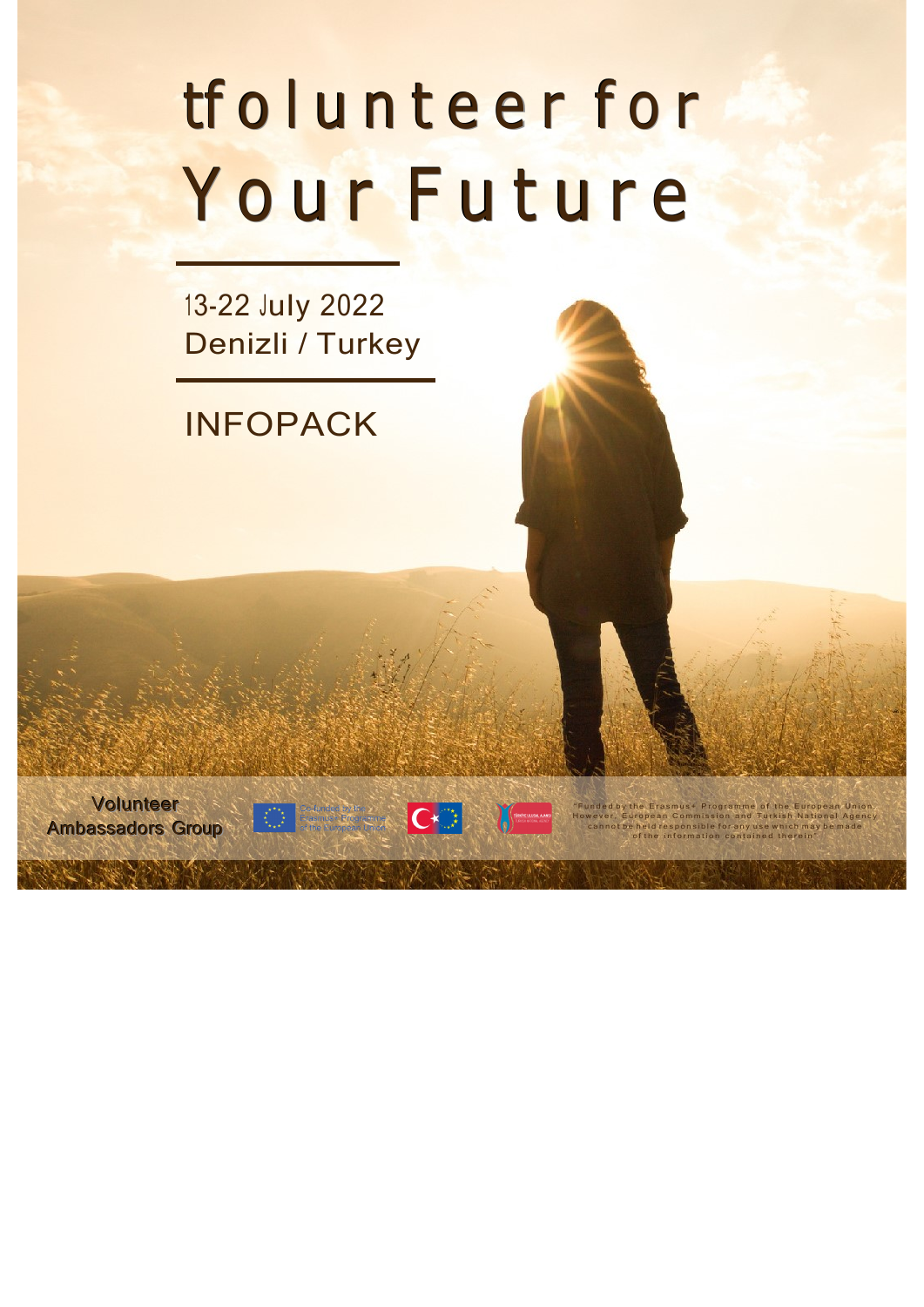

Despite the global developments and social assumptions in our country, level of participation in volunteering is low according to international researches conducted about voluntary activities in Turkey. According to t the World Giving Index 2018 data Turkey ranks 126 among 146 countries in terms of time spent volunteering within an organization.

According to stage 6th of the World Values Survey, which is the world's most comprehensive a social research project that has been regularly conducted in nearly 100 countries since 1981, the rate of people participating in any voluntary activity is 1.7%. This rate was 7.7% for young people between the ages of 18-35 (2014).

According to the same research; candidates with voluntary or salaried experience working in nongovernmental organizations are becoming more and more prominent. Companies rely more on candidates who have taken responsibility for social projects in terms of completion and being a team worker. In this way, the period of finding employment for the young people involved in voluntary projects or volunteering internship is reduced. As can be seen,volunteering also offers an alternative solution for reducing youth unemployment. Considering the fact that the youth unemployment rate in our country is at record levels as 24.8% according to TUIK data in 2019, the importance of volunteering for our country emerges.

Volunteering is also a strategic issue in reaching the 2023 targets of our country. Because of these reasons; The Ministry of Youth and Sports has declared 2019 as the Year of Volunteering. It has also published the 2019 Volunteering Year Strategy Document. The aims of the document include strengthening the culture of volunteering, more effective use of technology, more effective regulation and risk management, strengthening volunteer management and increasing education, strengthening inter-institutional relations, enhancing entrepreneurship, improving the recognition and evaluation of volunteering.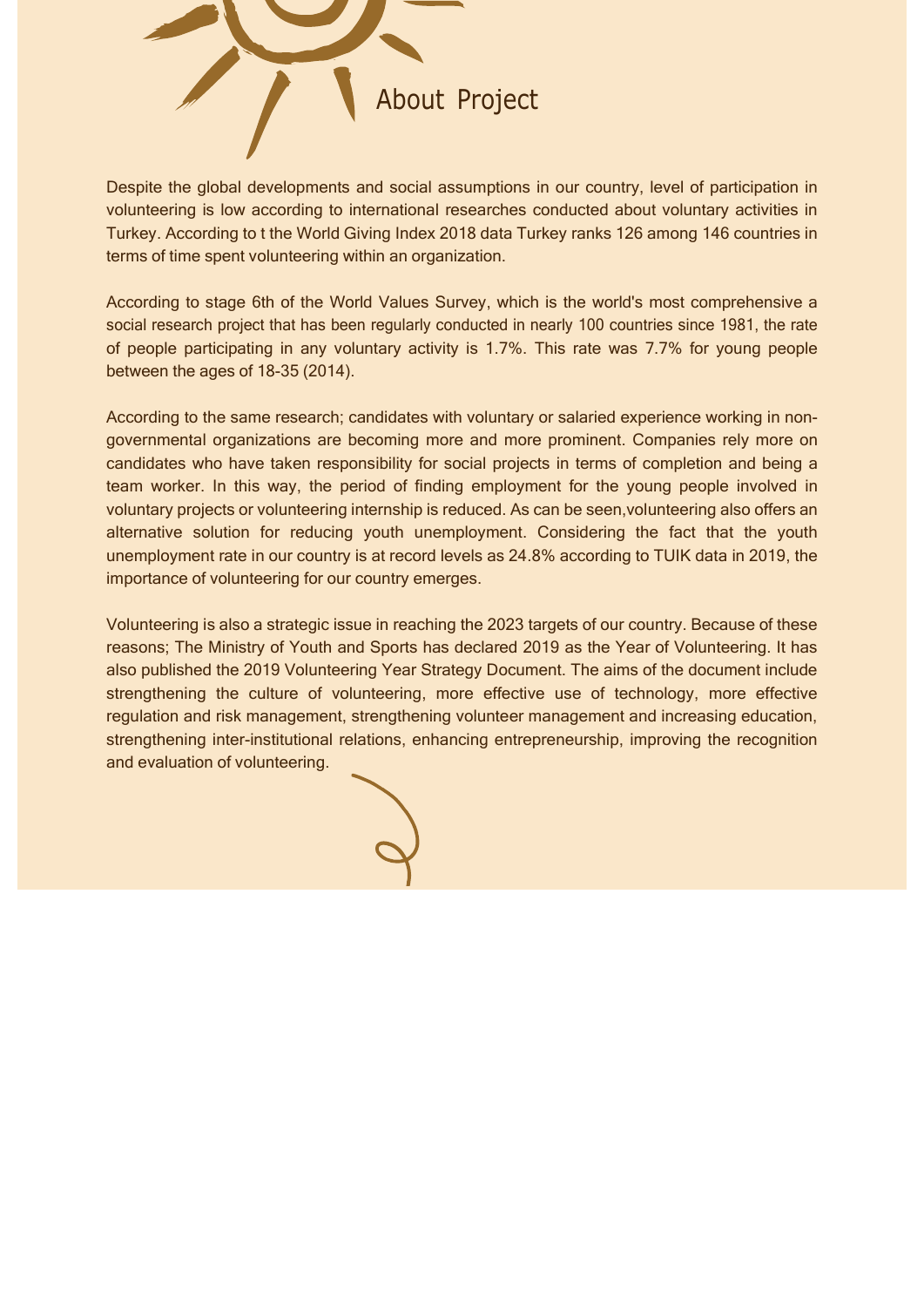

The aim of this project is to ensure that the concept and culture of volunteering in our the country is spread among young people and to contribute to the implementation of the 2019 Volunteer Year Strategy Document. In addition, to ensure that young people adopt the concept of volunteerism and volunteer for the future of youth unemployment is also among the objectives of the implementation of our project.

We are also planning to realize the following special targets with our project.

- To transfer reliable and <sup>a</sup>ccurate information from the experts to the youth <sup>a</sup>bout volunteering, voluntary activities, and institutions that can work voluntarily

- To provide young people with national and international volunteer activities through a web portal

- Providing and disseminating the contributions of volunteering to both personal financial/moral motivation and the national <sup>e</sup>conomy with numerical data (infographic)

- To develop cooperation between public, NGO, private sector and youth groups and to ensure the transfer of experience b<sup>y</sup> making the concept of volunteerism sustainable among these institutions.

- Reaching and bringing together young people with people who have had a good career volunteered in the past and can serve as role models for young people in their future careers

- To make information studies to increase the motivation of volunteering among young people

- Sharing international volunteering stories with local youth

- To enable young people to adopt the concept of volunteering through non-formal education methods and to develop concepts such as EU Citizenship, active inclusion, intercultural learning, and volunteering

- To disseminate the opportunities provided by the European Commission, Turkish National Agency and the Erasmus+ program by ensuring the visibility of their logos Every stage of our project has been prepared considering Erasmus + goals and objectives. It directly covers objectives such as youth inclusion, civic participation, and responsible citizenship.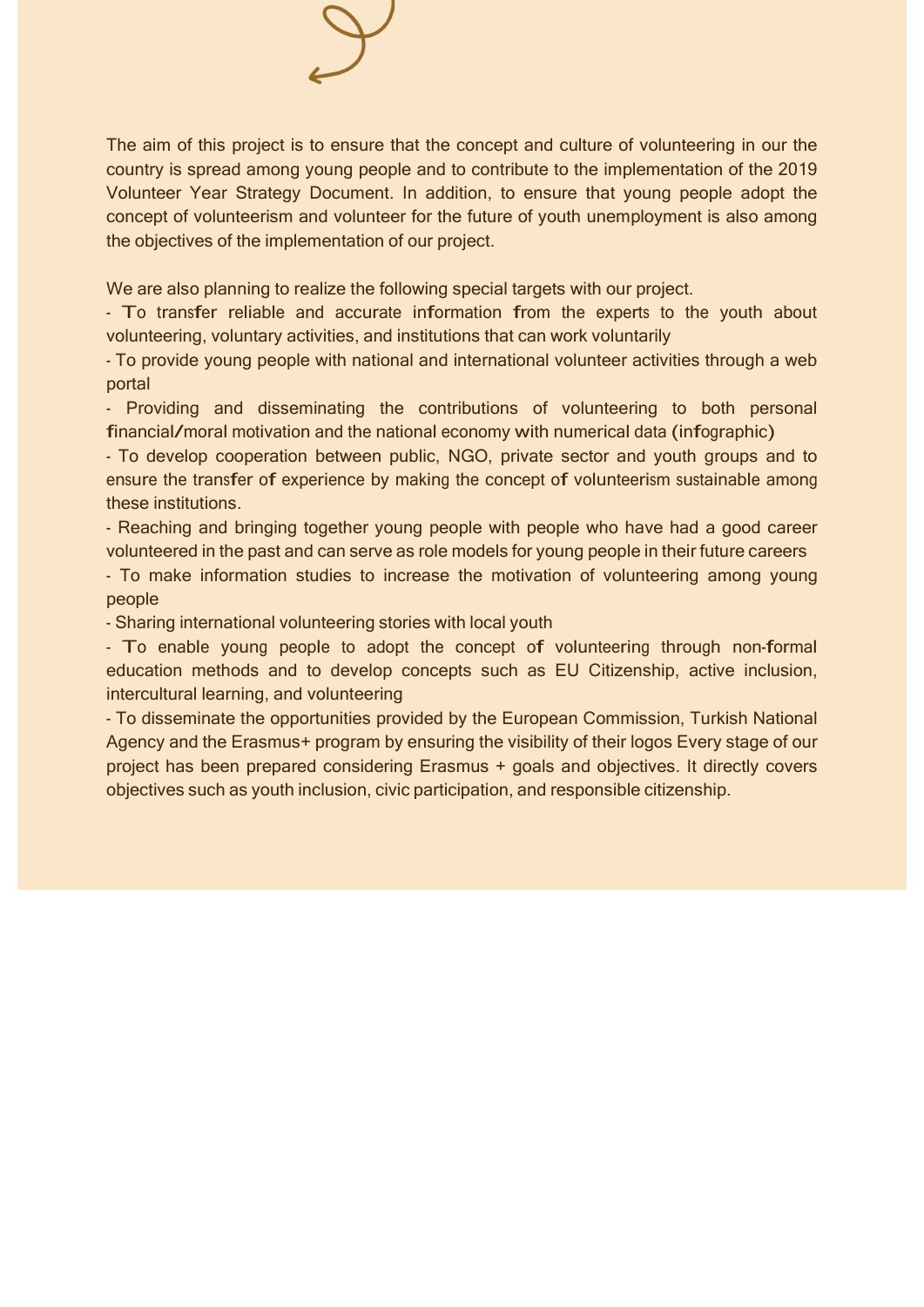## About Denizli

Denizli province is situated in the inner part of the Aegean Region of Turkey, which once was known as the Phrygian region. The city is well known with its textile industry and is a tourist attraction with its numerous beauties and sites in the environs.

Dating back to the Calcholithic age (Copper Age), this was the site of a settlement of the earliest communities. The area has changed hands continuously in the past, becoming the center of various civilizations in Anatolia in different time periods.

The ancient city of Laodicea is located here, with its ruins awaiting for the sightseers in addition to Tripolis which was known as the center of bishops, while Christianity spread during its early years. Laodicea was one of the Seven Churches mentioned in the book of Revelations. The city is still being excavated today and great findings have been discovered so far.

Colossae is another ancient site located near Denizli city. It was also a religious site because St. Paul had visited the city and he wrote his Epistle to the Colossians.

Hierapolis is <sup>a</sup> very popular site, being <sup>a</sup> historical treasure, while it also offers <sup>a</sup> real wonder of nature. Named as "Pamukkale" (meaning Cotton Castle in Turkish) this place is astonishingly beautiful and unique in the world with its white travertines offering marvelous scenery.

The wide forests and numerous picnicking and camping areas here contribute to this natural and archaeological richness, while its position as a stopover between the major provinces like Izmir, Ankara and Antalya, increases the tourist attraction of Denizli. The thermal resorts also attract visitors to the provinc<sup>e</sup> with their spring waters of therapeutic effe<sup>c</sup>ts; Gemezli, Cezmeli, Tekke and Kizildere are the main spa resorts, besides the thermal centers of Pamukkale and Karahayit. Many thermal hotels are located in this area with local and foreign visitors all year around.

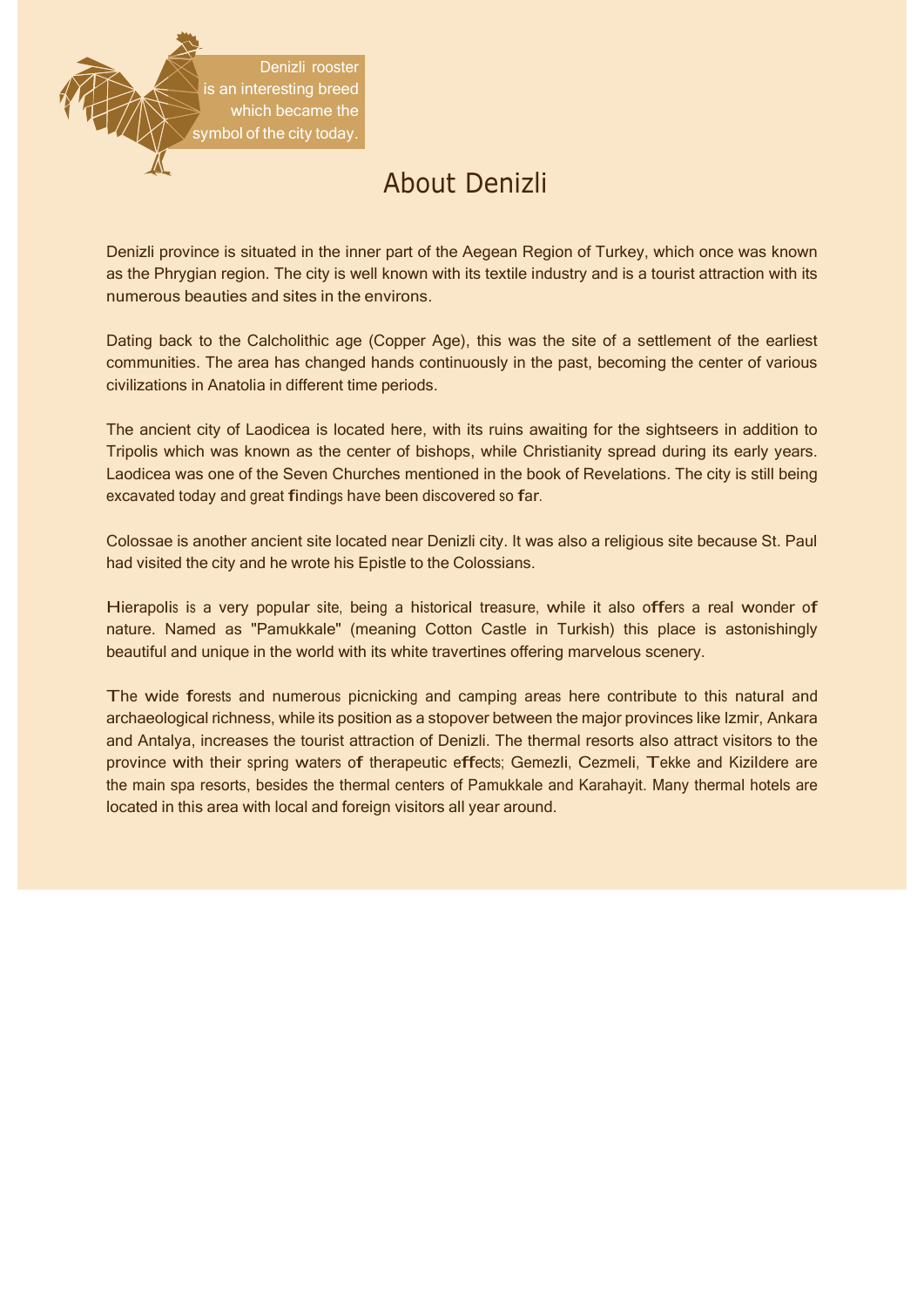## Participant Profile

9 Participants per Partner ( 8 Participants + 1 Group Leader)

- The gender balance of the group of participants is important  $\bullet$
- Min level of English upper -intermediate
- Study or interested about the project topic

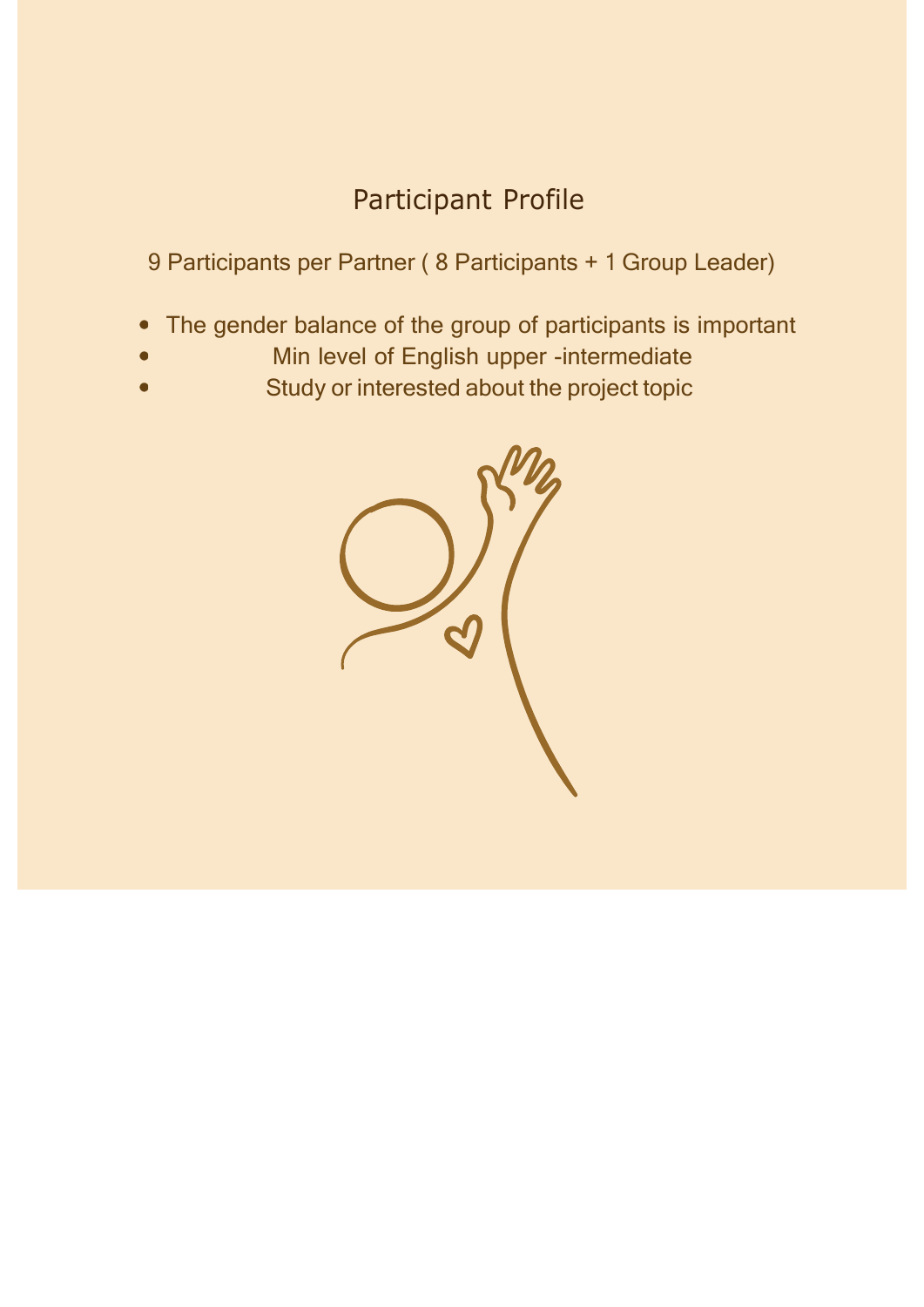### ACCOMMODATION

The project will be held at Halıcı Hotel in Pamukkale, Denizli.

Please see the venue here;

www.halicihotel.com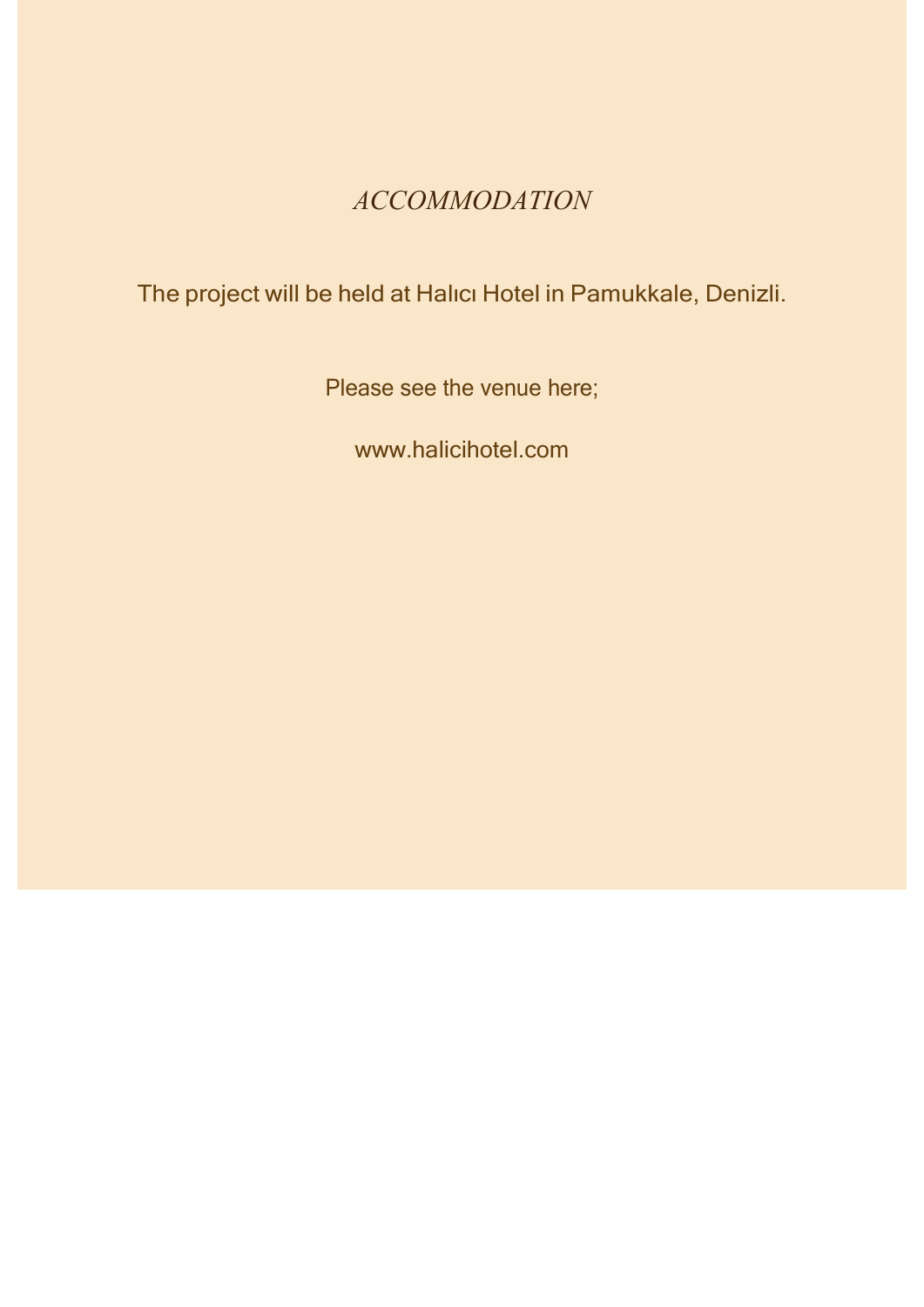IMPORTANT NOTE: Please do not buy any tickets before consulting and confirming with Project Coordinator. The Coordinator will not take any responsibility for tickets bought without confirmation. Please ask for the Coordinator's approval before finalizing the purchase for your travel plans for this project.

Accommodation, travel, food will be covered within the program. Most importantly, travel costs will be reimbursed approximately after 3 months of the submission of all the original travel documents. Reimbursements will b<sup>e</sup> done through bank transfer so as to assure the travel documents like boarding passes, bus, and train tickets.

Please keep your all boarding passes and tickets (bus, public bus, train,etc.) for reimbursement.

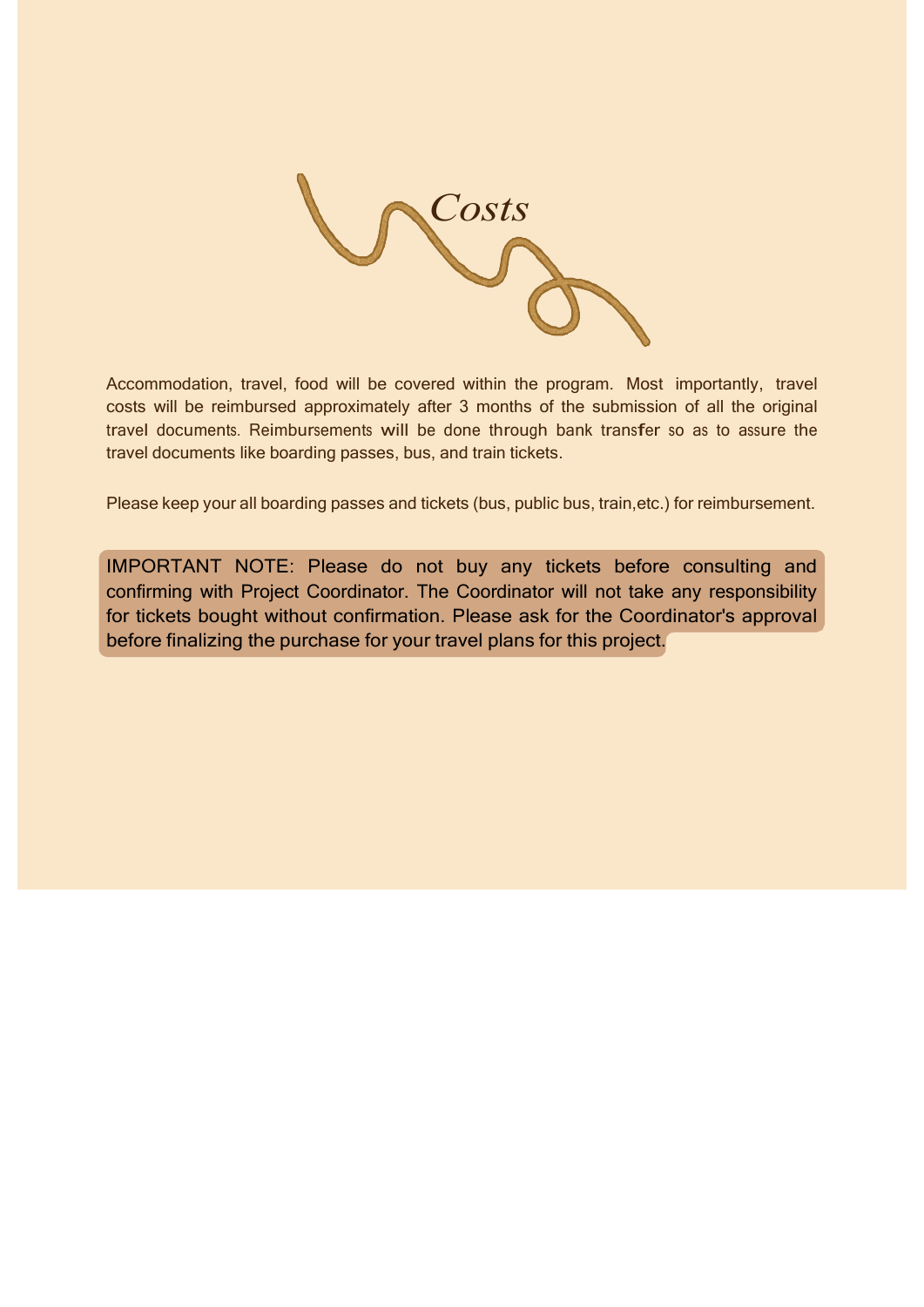#### Personal spending money

As a general rule, any cash machine that displays the Visa badge can be used by Plus cardholders and those displaying the MasterCard badge can be used by Cirrus cardholders. Recognised international credit cards and debit cards with a 4 digit PIN can also be used at shops.

#### Health/medical insurance/Visa

The shops The opening time for shops is around 8 am then the closing time is at 10 pm.

Please make sure you have adequate personal insuranc<sup>e</sup> (medical, travel/cancellation, personal possessions) for the duration of the event. There is no budget for insurance&Visa, so you should pay for your own.

#### Smoking/non-smoking arrangements

Turkey introduced a law to make all closed public places and workplaces not allowed to smoke.

#### Electrical voltage

Turkey standard voltage is 220 V 50 hz, with 2 round pins plugs. You may wish to bring an adapter with you.

Emergency Number 1 1 2